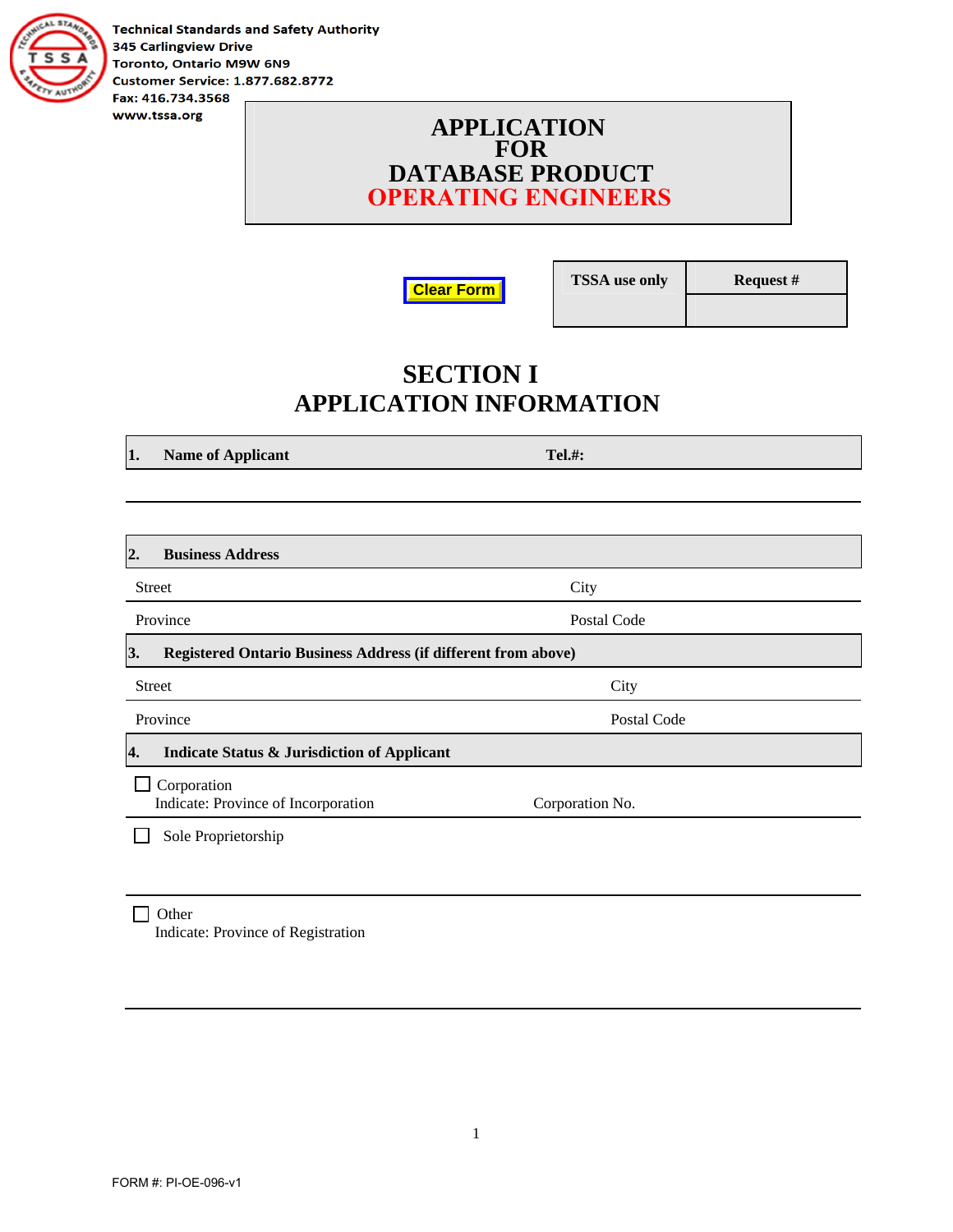**5. Description of Business (set out fully) and nature of business or other activity:** 

#### **6. If your business is required by law to be licensed (in Canada/Province) e.g. Consumer reporting agency, please complete the following**:

Governing Body:

Licence Type:

Licence No.:

Registration No.: Expiry Date:

#### **7. State whether any previous application has been made for TSSA Database Information Products**

(If so, describe dates and circumstances)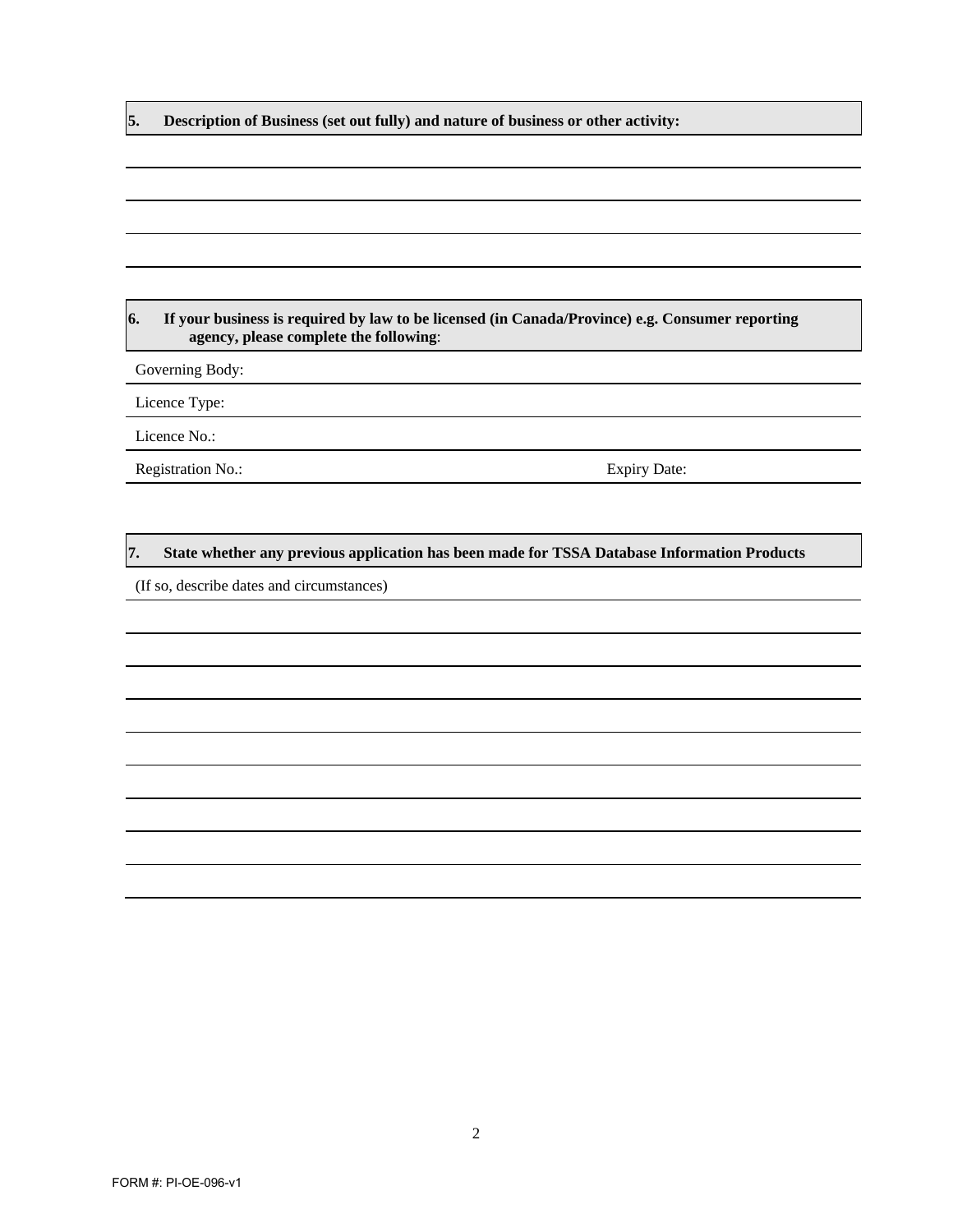# **SECTION II**

### **DATABASE PRODUCT DESCRIPTION**

**8. Please complete attached Schedule A setting out details of the TSSA Database Product requested. (Add additional page if necessary)** 

#### **USE OF DATABASE INFORMATION PRODUCT**

**9. Describe the business application in which the TSSA Database Product applied for will be used and its purpose. (Explain fully and accurately).** 

**Will the information be combined or merged (in whole or in part) with other data? (If so, describe other data and its source)**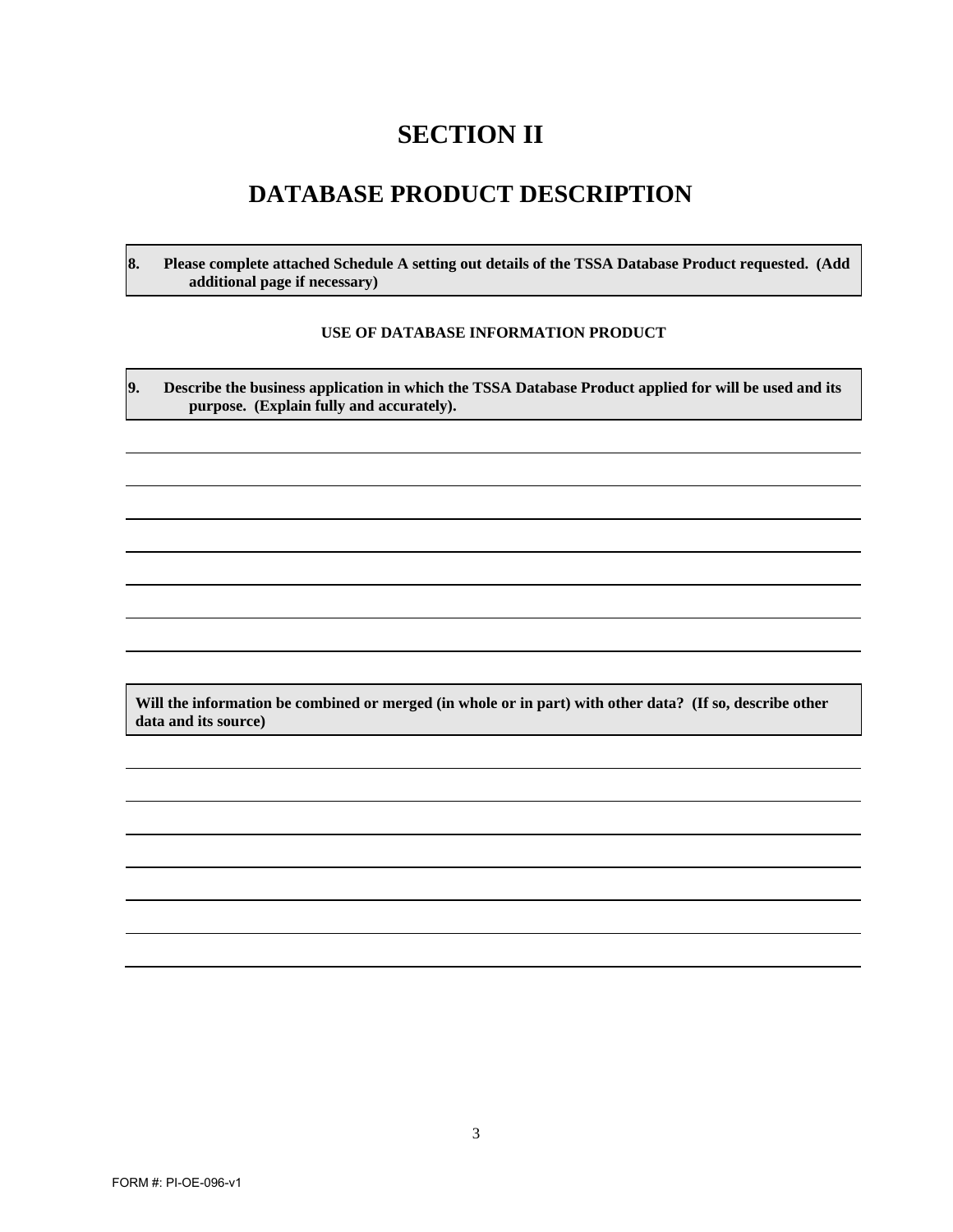**Will the information be used to create other products (in whole or in part)? (If so, describe fully).** 

**Will the information fully be duplicated and/or resold or otherwise assigned or transferred in whole or in part? (If so, describe).** 

**Will the information be used or transferred out of Province of Ontario? (If so, explain circumstances).**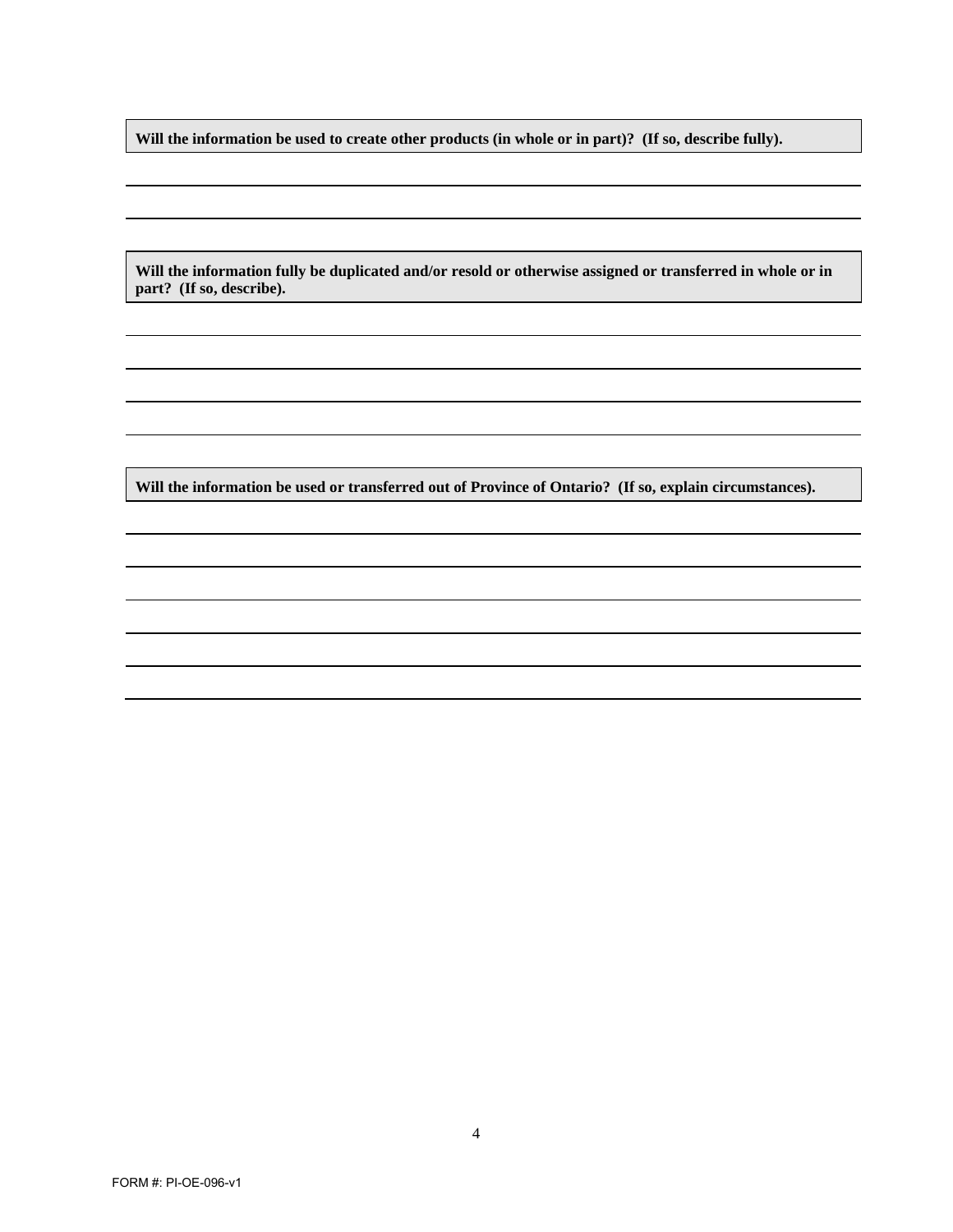### **SECTION III PERSONAL INFORMATION REQUESTS**

**10. Personal information means any recorded information about an identifiable individual. (Such as age, sex, home address, education & employment history.) If requesting personal information, state the specific purpose(s) of the use of this information and describe the associated benefits.**

**11. Will any personal information be used or disclosed in a form in which the person to whom it relates can be identified? (If so, explain fully).**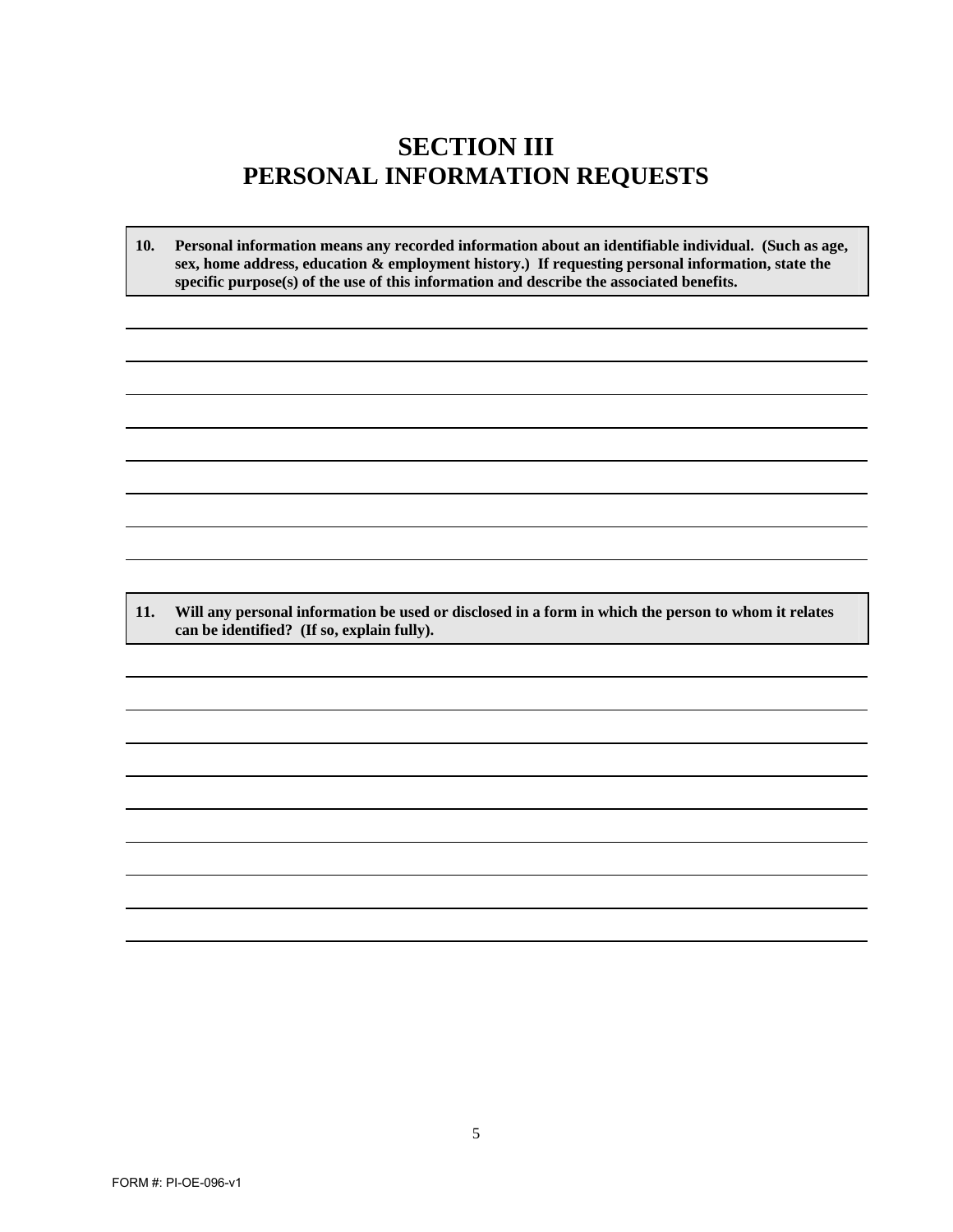**12. Will the applicant, any of its employees, agents or any other person contact any individual to whom personal information relates? (If so, explain fully, including direct/indirect marketing purposes).** 

**13. State the capacity of persons to be given access to personal information (where applicable), including officers, employees, agents, consultants and any other parties.** 

**14. Attach a copy of Procedures established to protect the confidentiality and integrity of any personal information to be used or of any derivative product which will contain personal information (include security procedures for access to such data).**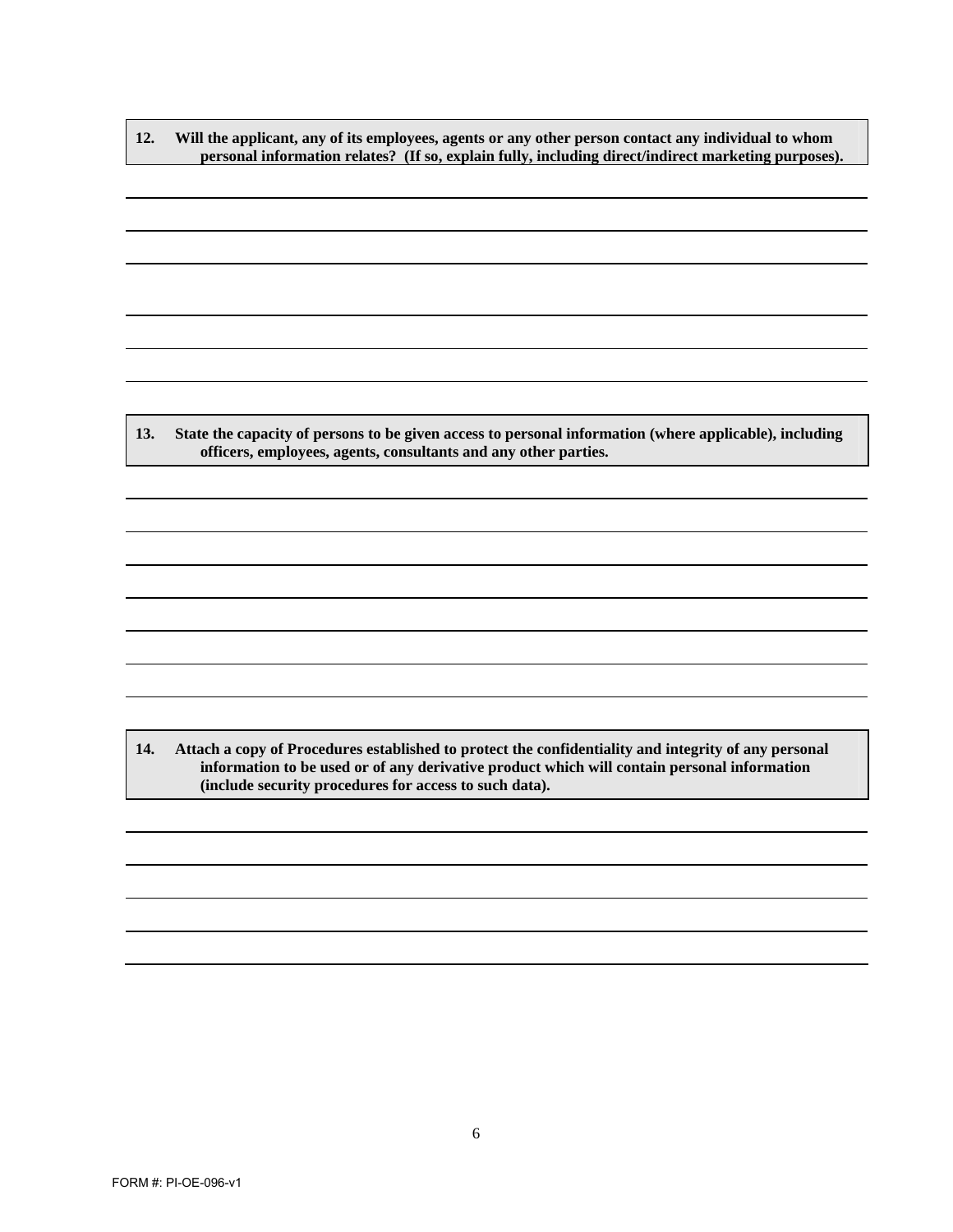# **SECTION IV**

### **CONTRACTUAL INFORMATION**

**15. Should your application be approved, you will be required to enter into an agreement with the Technical Standards & Safety Authority to purchase the TSSA Database information products**

**Print the name and title of the person authorized to sign the agreement and who will be responsible for compliance with the terms and conditions of the Agreement pertaining to the access and use of information from the Technical Standards & Safety Authority.**

**Name** Title

**Description of position within the organization:** 

**Affirmation I certify that the information in this application and attached schedule is true and correct. (Must be person listed in item #15) Executed at City Province Signature Date**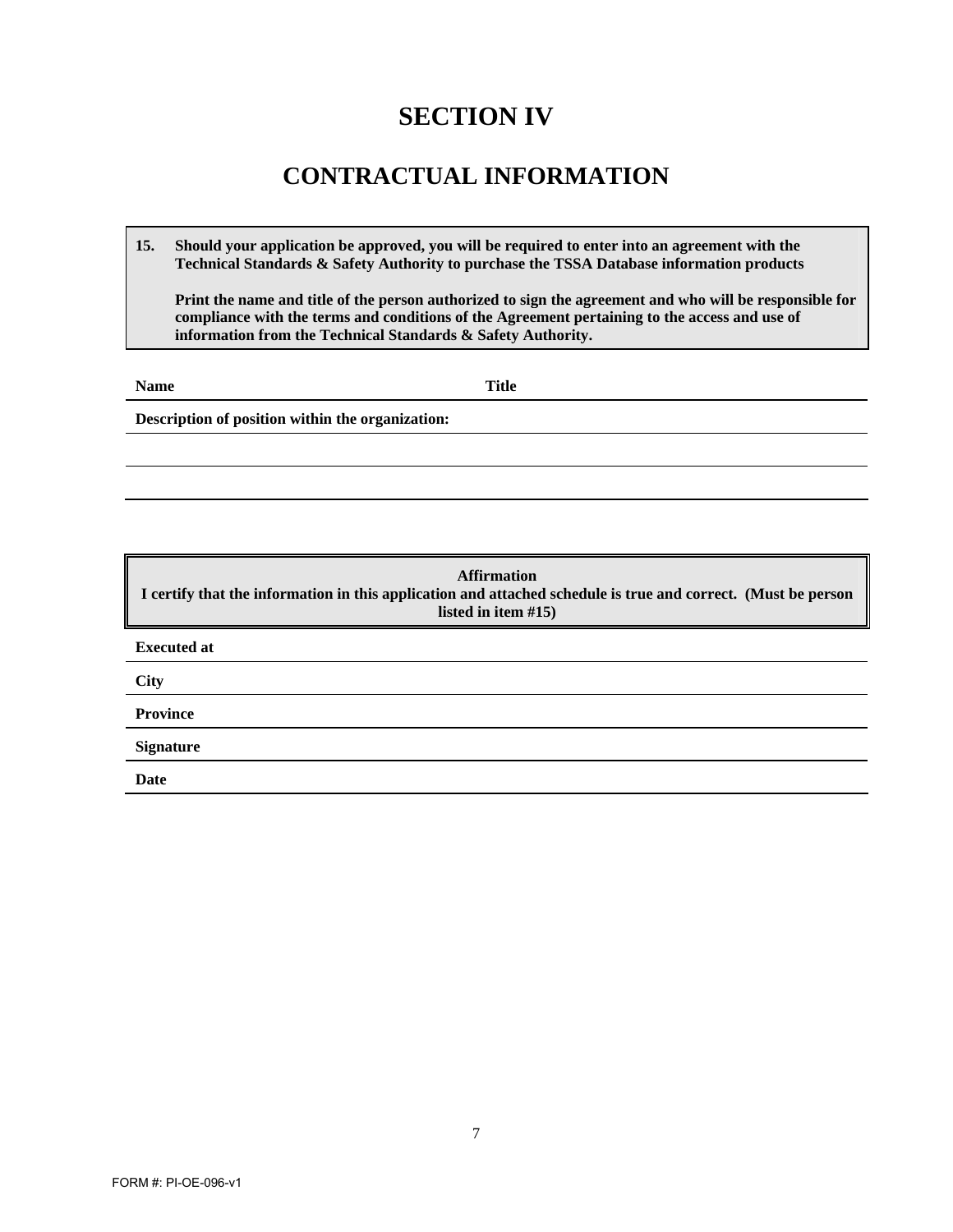### **SCHEDULE A**

| <b>FSSA</b> use only | R٤ |
|----------------------|----|
|                      |    |

#### LIST SPECIFIC DETAILS (e.g. geographical location, device class, etc.) OF DATA REQUESTED **TSSA Use Only**

| Details | <b>155A USE OIIIY</b><br>Approved/Denied |
|---------|------------------------------------------|
|         |                                          |
|         |                                          |
|         |                                          |
|         |                                          |
|         |                                          |
|         |                                          |
|         |                                          |
|         |                                          |
|         |                                          |
|         |                                          |
|         |                                          |
|         |                                          |
|         |                                          |
|         |                                          |

| Please indicate how information is to be supplied: Hard Copy $\Box$ |  | ASCII $\square$ | $\lbrack$ Excel $\lbrack$ |
|---------------------------------------------------------------------|--|-----------------|---------------------------|
|---------------------------------------------------------------------|--|-----------------|---------------------------|

| <b>Service</b>                                                                  | <b>Fee</b><br><b>Type</b> | <b>Fee</b> | <b>HST</b> | <b>Total</b><br>(Including<br>HST) | <b>Total</b><br><b>Fees Due</b> |
|---------------------------------------------------------------------------------|---------------------------|------------|------------|------------------------------------|---------------------------------|
| <b>DATABASE PRODUCTS</b>                                                        |                           |            |            |                                    |                                 |
| Research and review request<br>(Fee will be determined on a case by case basis) | Minimum <sup>*</sup>      | 120.00     | 15.60      | 135.60                             | 135.60                          |
|                                                                                 |                           |            |            |                                    |                                 |
|                                                                                 | <b>Total Fees Due</b>     | 120.00     | 15.60      |                                    | 135.60                          |
|                                                                                 |                           | 1          |            |                                    |                                 |

If paying by credit card, amount in Box 1 to be entered in TSSA Service Prepayment Portal

All required fees must be prepaid for application to be processed. Fees are non-refundable. For payment options, see Payment Instructions

**Note: Expedited (Rush) service is not available for Public Information requests.**